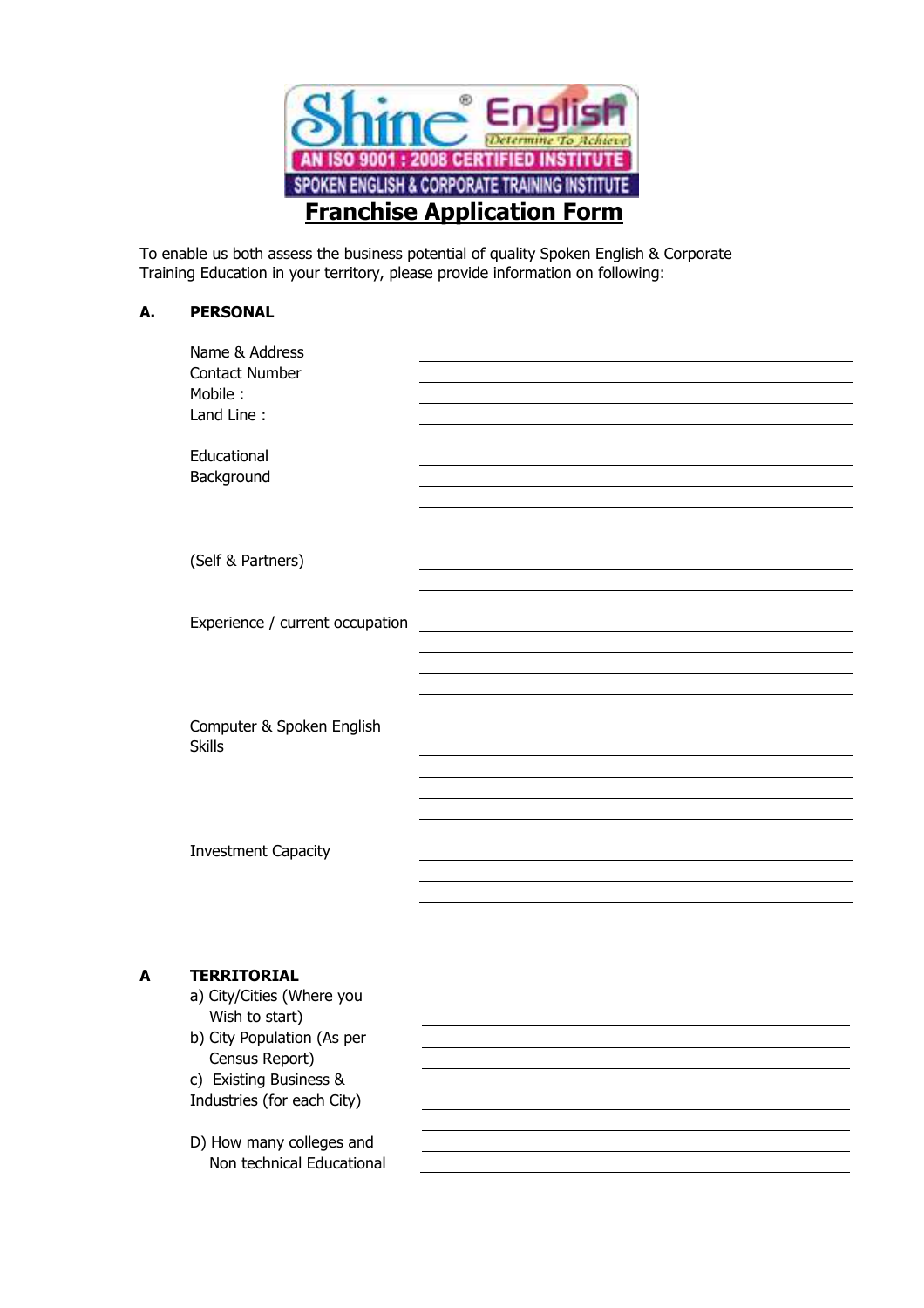institutions Situated near by your Proposed institution

- E) How many students study In colleges and non technical Education institutions (approx)
- F) If you wish to add any Other information/ data Which you consider Important, please mention .

## **IN DETAILS**

| 1. | Whether individual / Pvt. Ltd. /<br>Public Ltd. / H.U.F. / Partnership | <u> 1989 - Johann Barbara, martxa alemaniar a</u> |
|----|------------------------------------------------------------------------|---------------------------------------------------|
| 2. | Period of Existence (on no. Of<br>Years)                               |                                                   |
| 3. | Any subsidiary / sister concerns                                       |                                                   |
| 4. | If yes, names & address of<br>each such concern                        |                                                   |
| 5. | Existing Loans - Types, Sources                                        |                                                   |
| 6. | Funds available for this venture<br>And sources thereof.               |                                                   |
| 7. | Prior Experience of activity with<br>Financials for last three years   |                                                   |
| 8. | Why did you decide to go in for<br><b>Education Business</b>           |                                                   |
|    |                                                                        |                                                   |
| 9. | Property to be used for this<br>venture                                |                                                   |
|    |                                                                        |                                                   |
| a) | Whether Selected already? If                                           |                                                   |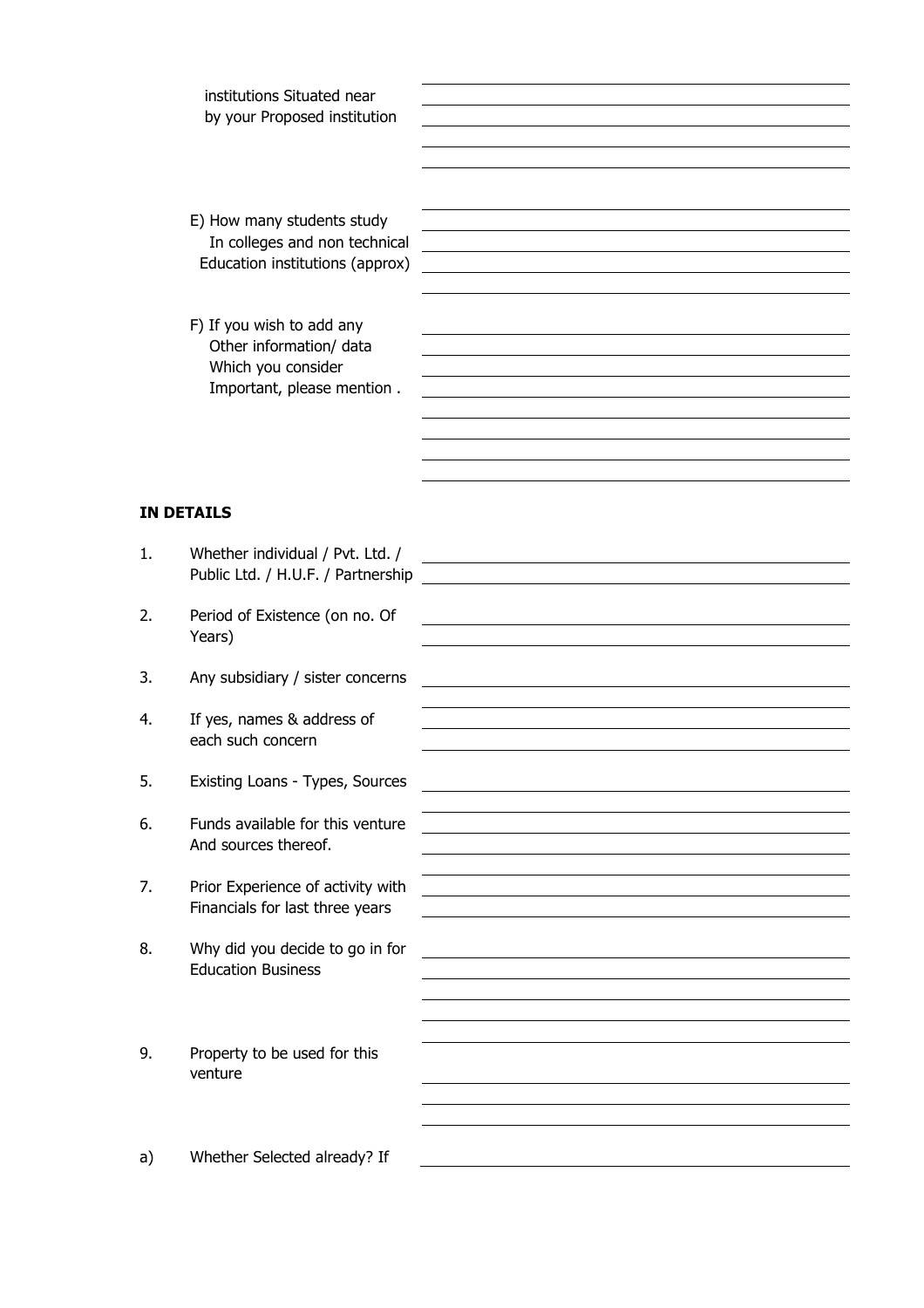|     | yes, Ownership-Title, Pledge,<br>Hypothecated, Lien, Charges<br>etc.                     |                                                                                                                      |
|-----|------------------------------------------------------------------------------------------|----------------------------------------------------------------------------------------------------------------------|
| b)  | Rental-period of Lease, Rentals                                                          |                                                                                                                      |
| c)  | Whether well connected by<br>Normal Means of Transport                                   |                                                                                                                      |
| d)  | Whether situated in commercial<br>Area                                                   |                                                                                                                      |
| e)  | Area in Sq.Mts./Sq.Ft.                                                                   |                                                                                                                      |
| 10. | Ability to pump in additional<br>funds If necessary If yes,<br>proposed sources of funds |                                                                                                                      |
| 11. | Time required to set up<br><b>Education Centre after</b><br>signing of Agreement         |                                                                                                                      |
| 12. | Whether study conducted about<br>Prospective students regarding;                         | <u> 1989 - Johann Barbara, martxa alemaniar amerikan a</u>                                                           |
|     | a. Number of students expected<br><b>To Enroll</b>                                       |                                                                                                                      |
|     | b. Spoken English Courses<br>offered by other<br><b>Institutes</b>                       |                                                                                                                      |
|     | c. Educational Level/Background<br>of Students expected to enroll                        | <u> 1980 - Johann Barn, mars ann an t-Amhain Aonaich an t-Aonaich an t-Aonaich ann an t-Aonaich ann an t-Aonaich</u> |
|     | d. Name Spoken English<br>Training Institution your<br>area. in the City                 |                                                                                                                      |
|     | e. Price Levels / Per Capita<br>Income                                                   |                                                                                                                      |
|     | f. Industries/Companies that<br>would absorb the students                                |                                                                                                                      |
| 13. | Whether full time attention /<br>Involvement will be ensured by                          |                                                                                                                      |